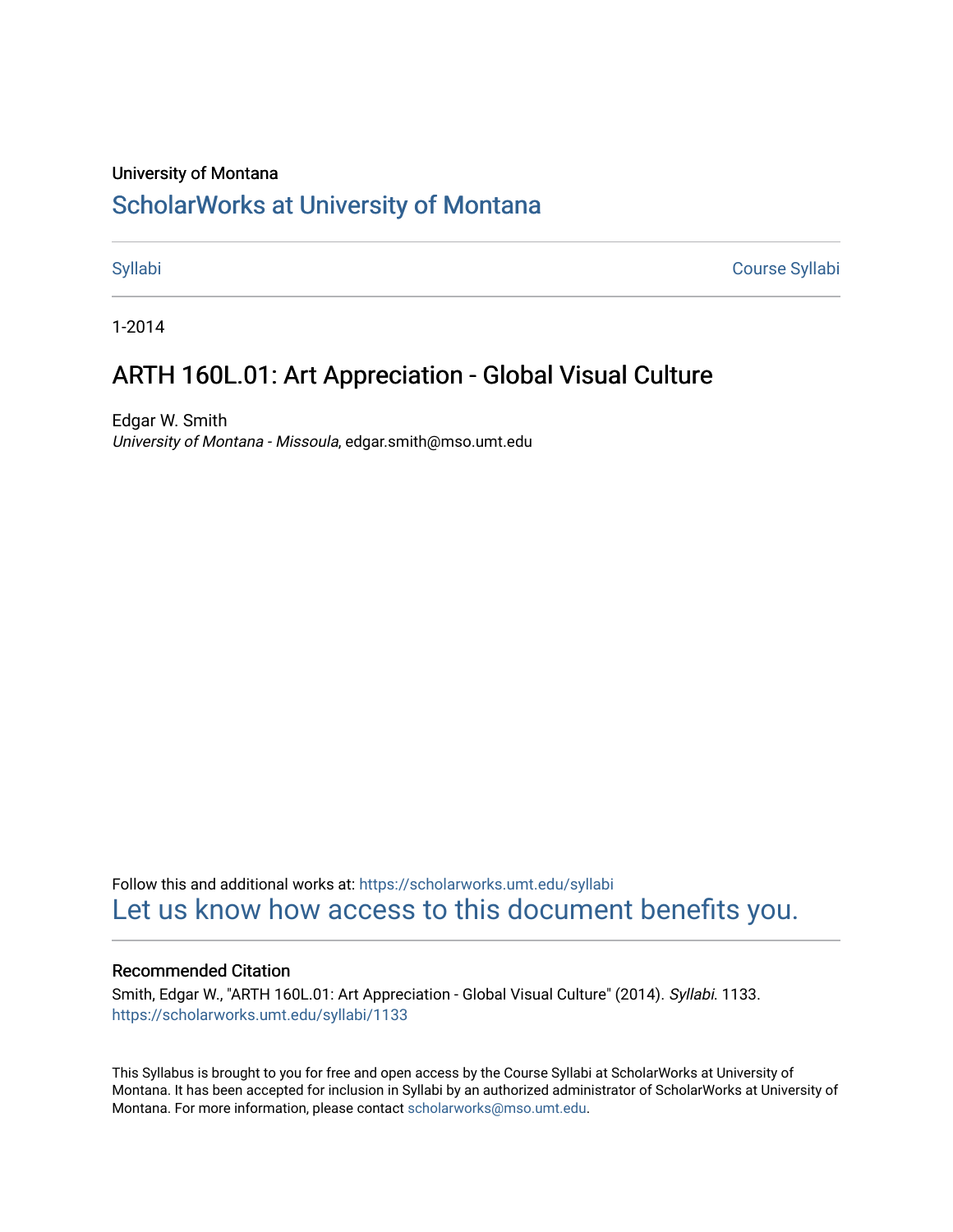# **U ARTH 160L – Global Visual Culture: Art Appreciation, 3 credits, section 01**

**Professor Edgar Smith** (edgar.smith@mso.umt.edu Office Location: Fine Arts Bldg 303 Office Phone: TBA (note: communication by e-mail is preferred) Office Hours: Tuesdays 2-4pm **Graduate Assistant:** TBA

#### **Course Meeting Times**

Natural Science 307, 11:10 AM-12:30 PM This course may satisfy university requirements for Group V: Literary and Artistic Studies. Please refer to the course catalog for a complete listing of approved courses for the 2012/2013 academic year. <http://www.umt.edu/catalog/acad/genreq/default.html>

### **Textbook. (Required)**

Sturken, Marita. Practices of Looking: An Introduction to Visual Culture, 2<sup>nd</sup> ed. New York: Oxford University Press, 2009. Paperback, 486 pgs. (ISBN: 978-0-19-531440-3)

### **Course Description as per 2012/2013 UM Catalog**

U 160L Global Visual Culture 3 cr. Offered autumn and spring. An introduction to the visual arts exploring various approaches to understanding art, art history and terminology, techniques and media, motivating factors behind the creative act.

### **Course Objectives and Format**

Global Visual Culture is primarily a lecture format course that integrates gallery visits and projects to expose students to a wide variety of art and art practices, both historical and contemporary.

#### **Academic Misconduct & Student Conduct Code**

All students must practice academic honesty. Academic misconduct is subject to an academic penalty by the course instructor and/or disciplinary sanction by the University. All students need to be familiar with the Student Conduct Code. The Code is available for review online at <http://life.umt.edu/VPSA/name/StudentConductCode>

## **Disability Services**

On the web @<http://www.umt.edu/disability>

Students with disabilities may request reasonable modifications by contacting me. The University of Montana assures equal access to instruction through collaboration between students with disabilities, instructors, and Disability Services for Students (DSS). "Reasonable" means the University permits no fundamental alterations of academic standards or retroactive modifications. For more information, please consult<http://www.umt.edu/disability> .

#### **Withdraw Policy**

Refer to UM 2012/2013 course catalog or visit<http://www2.umt.edu/catalog/acpolpro.htm>

#### **Department Announcements**

For updates on what's going on in the Department of Art and how you can get involved, please visit [www.umartdepartment.worldpress.com](http://www.umartdepartment.worldpress.com/)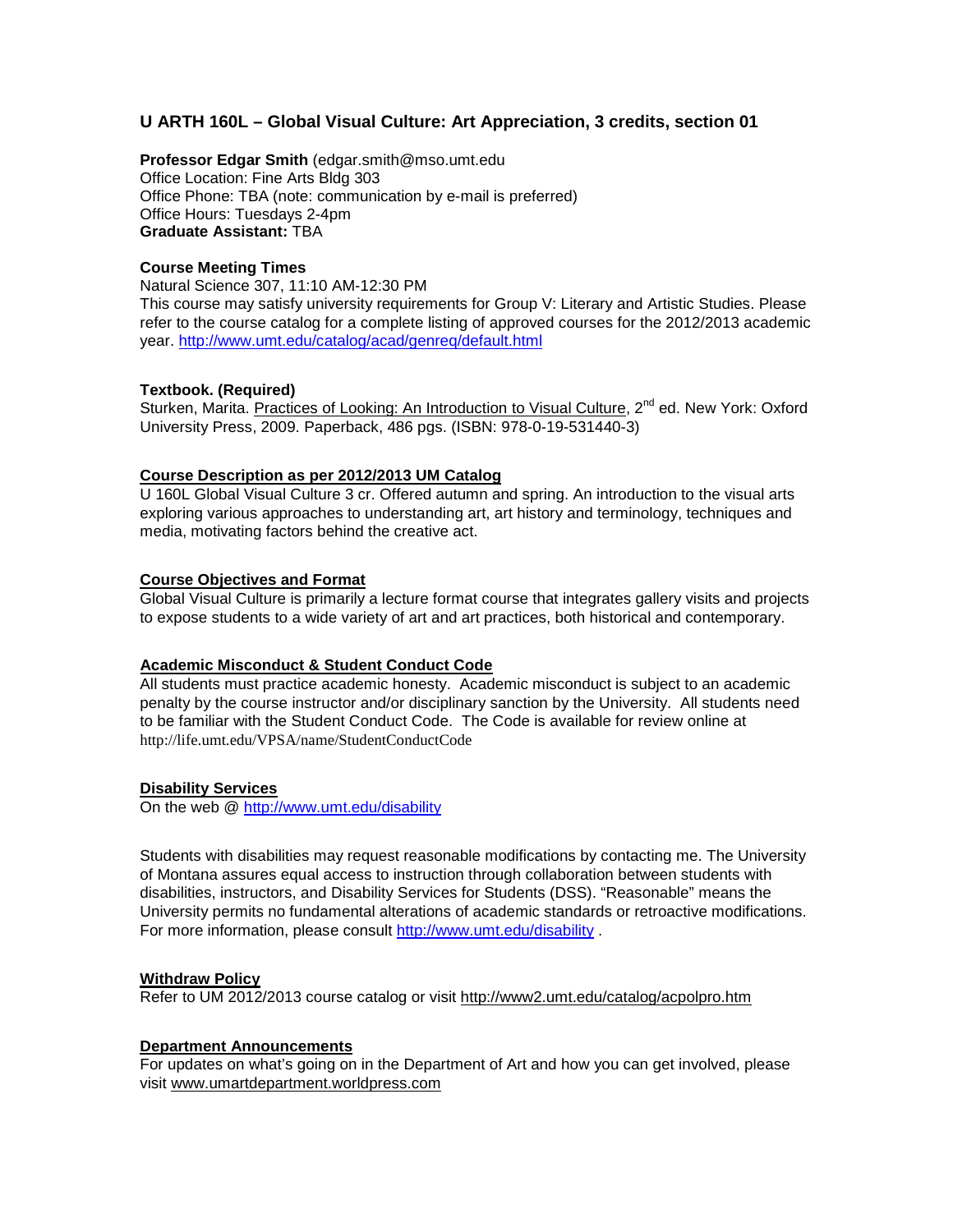**Student Art Collective**. Members will meet weekly. Look for the announcement. Everyone is invited to bring a sack lunch and join in!

#### **Course Requirements**

#### **Moodle Course Supplement Via UM Online.**

All assignments and documents for this course will be posted on Moodle via UM Online. <http://umonline.umt.edu/default.aspx> Your University issued Net ID and password are required for login.

Please note this is NOT an online course. Course materials and assignments will however be distributed via Moodle.

#### **Attendance.**

Regular attendance is required to successfully complete the course**.**

#### **Participation.**

Your participation grade is worth 100 pts of your final grade. Participation, is vital to the development of our class. Your participation is part of your peers' experience. **Participation in class involves the following**:

- 1. Attendance
- 2. Discussions read the assigned material and be prepared to talk about it, ask questions, etc.
- 3. In-class work on projects and homework assignments
- 4. Conversation & group work be able to talk with your classmates about the projects.

#### **Plagiarism.**

The following was taken directly from the UM Course Catalogue:

"Plagiarism is the representing of another's work as one's own. It is a particularly intolerable offense in the academic community and is strictly forbidden…Students must always be very careful to acknowledge any kind of borrowing that is included in their work…"

To view the university's complete policy and repercussions please refer to the current UM Catalogue.

#### **Grading.**

**Late work is not accepted.** If you have an extenuating circumstance, please see the instructor. **Extra credit is not offered for this course.**

### **Your final score is based on a 280 pt. scale that breaks down as follows:**

| Quiz (4 quizzes, based on the reading and in class discussions, 20 pts each) | 80 pts    |
|------------------------------------------------------------------------------|-----------|
| Midterm Exam                                                                 | 100 $pts$ |
| Participation/Projects (4 – 25pts. Each)                                     | 100 $pts$ |

TOTAL GRADE:  $/280$  PTS.